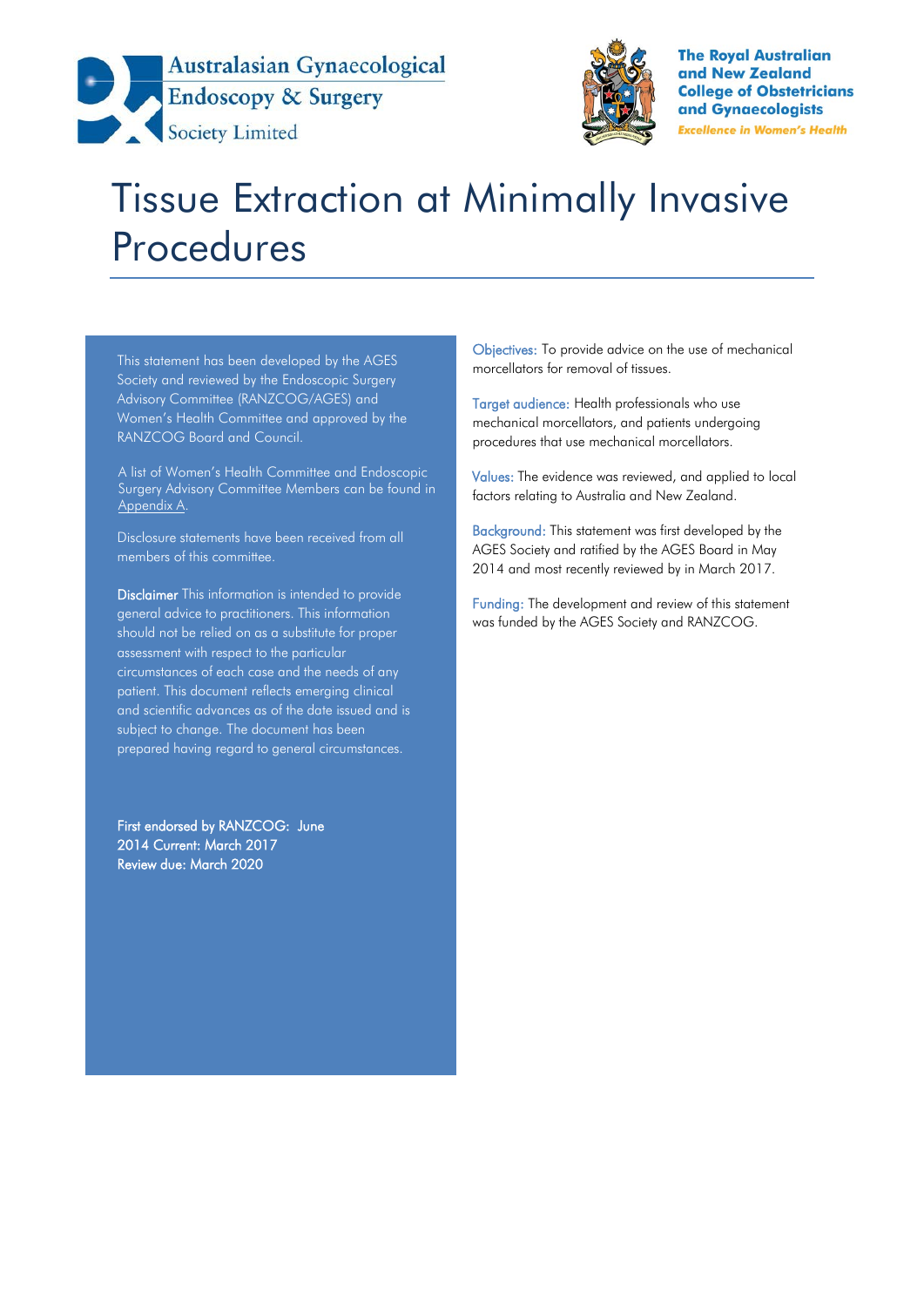# **Contents**

| $\mathcal{P}$ |  |
|---------------|--|
| 3             |  |
|               |  |
|               |  |
|               |  |
|               |  |
|               |  |
|               |  |
|               |  |
|               |  |
|               |  |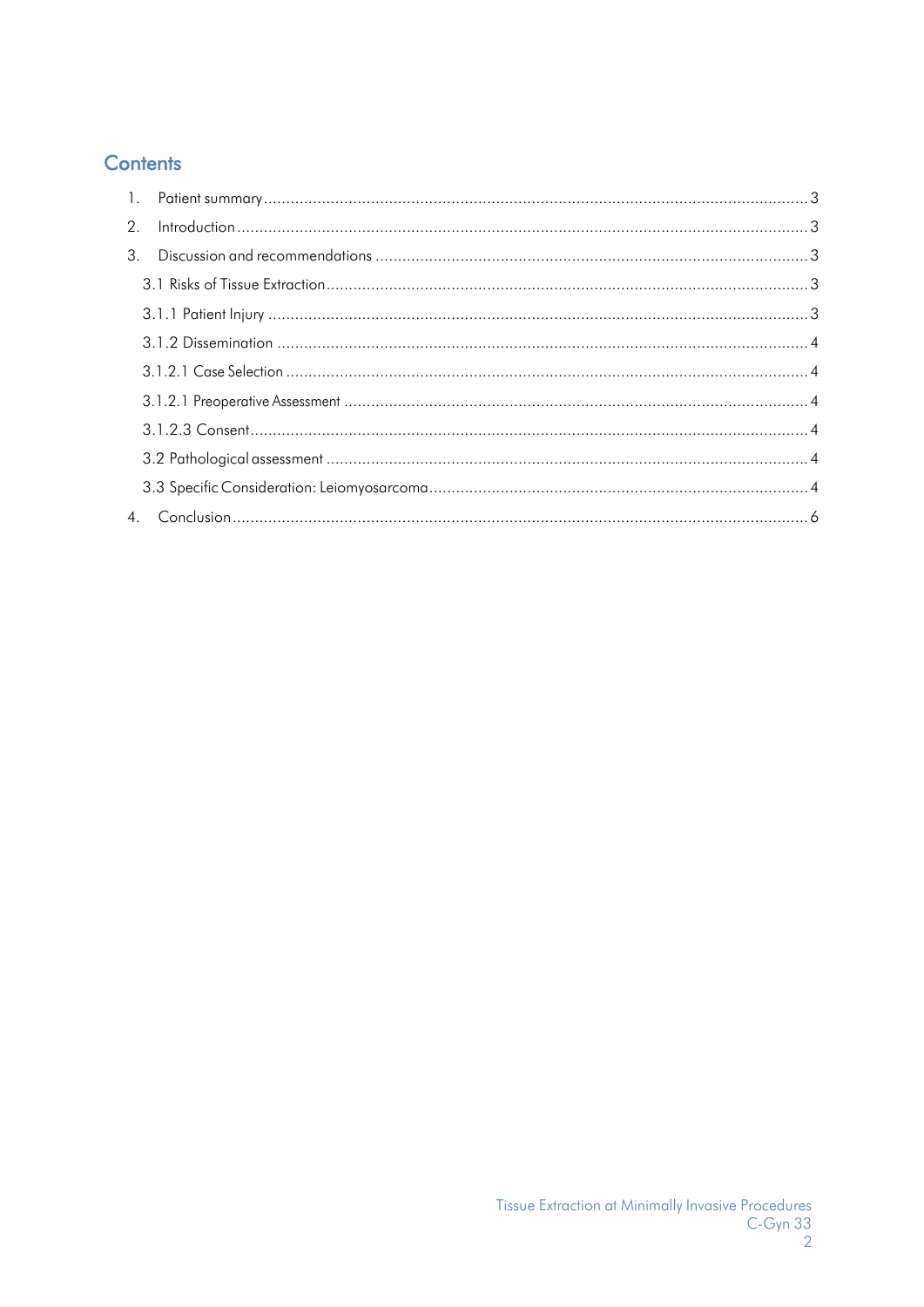## <span id="page-2-0"></span>1. Patient summary

At times, organs or tissues that are to be taken out during surgery need to be broken up in order to allow removal through small incisions or the birth canal. This statement provides guidance for specialists to reduce the risk of injury to patients or the spread of unrecognised abnormalities.

## <span id="page-2-1"></span>2. Introduction

Minimally invasive surgery, including endoscopic and vaginal procedures, offer patients the benefits of improved recovery, less postoperative pain, lower risk of postoperative complications (reduction of inherent risks of laparotomy). Furthermore, less invasive procedures, such as myomectomies, have also allowed for uterine preservation in settings that traditionally would have resulted in a hysterectomy and loss of fertility.

By their nature, these minimally invasive procedures may at times require the morcellation, drainage or deflation of abdominal or pelvic masses to permit extraction through the vagina or other access points. Morcellation may be defined as the division of a large specimen into smaller fragments to permit removal from the peritoneal cavity. Morcellation may be performed manually with the use of a scalpel in techniques such as bivalving or coring, or electromechanically, utilising devices specifically designed for this purpose, such as a morcellator.

As such, gynaecologists recognise that tissue extraction by morcellation may be associated with a number of risks:

- 1. Patient injury: other tissue, such as bowel, other pelvic organs intended to stay in the body or blood vessels may be inadvertently injured during the morcellation process. The efficiency of electromechanical morcellation poses a specific hazard in this setting.
- 2. Dissemination: fragments of tissue generated by the morcellation process may disseminate throughout the peritoneal cavity. This has been reported for both benign disease (fibroids, endometriosis) and malignancy where this may have a detrimental effect on prognosis and / or increase the need for adjuvant treatment. Concerns have been expressed that electromechanical morcellators may increase the risk of dissemination by creating a larger volume of smaller fragments.
- 3. Pathology: the size of the fragments and, at times, the loss of anatomical relationships, may complicate the diagnosis by the pathologist. Concerns have been expressed that electromechanical morcellation may yield a large volume of small and dissociated fragments, which may further complicate analysis.

## <span id="page-2-2"></span>3. Discussion and recommendations

#### <span id="page-2-3"></span>**3.1 Risks of Tissue Extraction**

This statement addresses each of the defined risks of tissue extraction as follows:

#### <span id="page-2-4"></span>**3.1.1 Patient Injury**

Manual morcellation is a core gynaecological technique that is acquired during membership and fellowship training. However, electromechanical morcellation is an advanced surgical technique. Local credentialing bodies need to be satisfied that specialists using such devices have received appropriate training and education in the use of such devices. In general, the use of such devices is restricted to practitioners at AGES-RANZCOG Level 5 and above.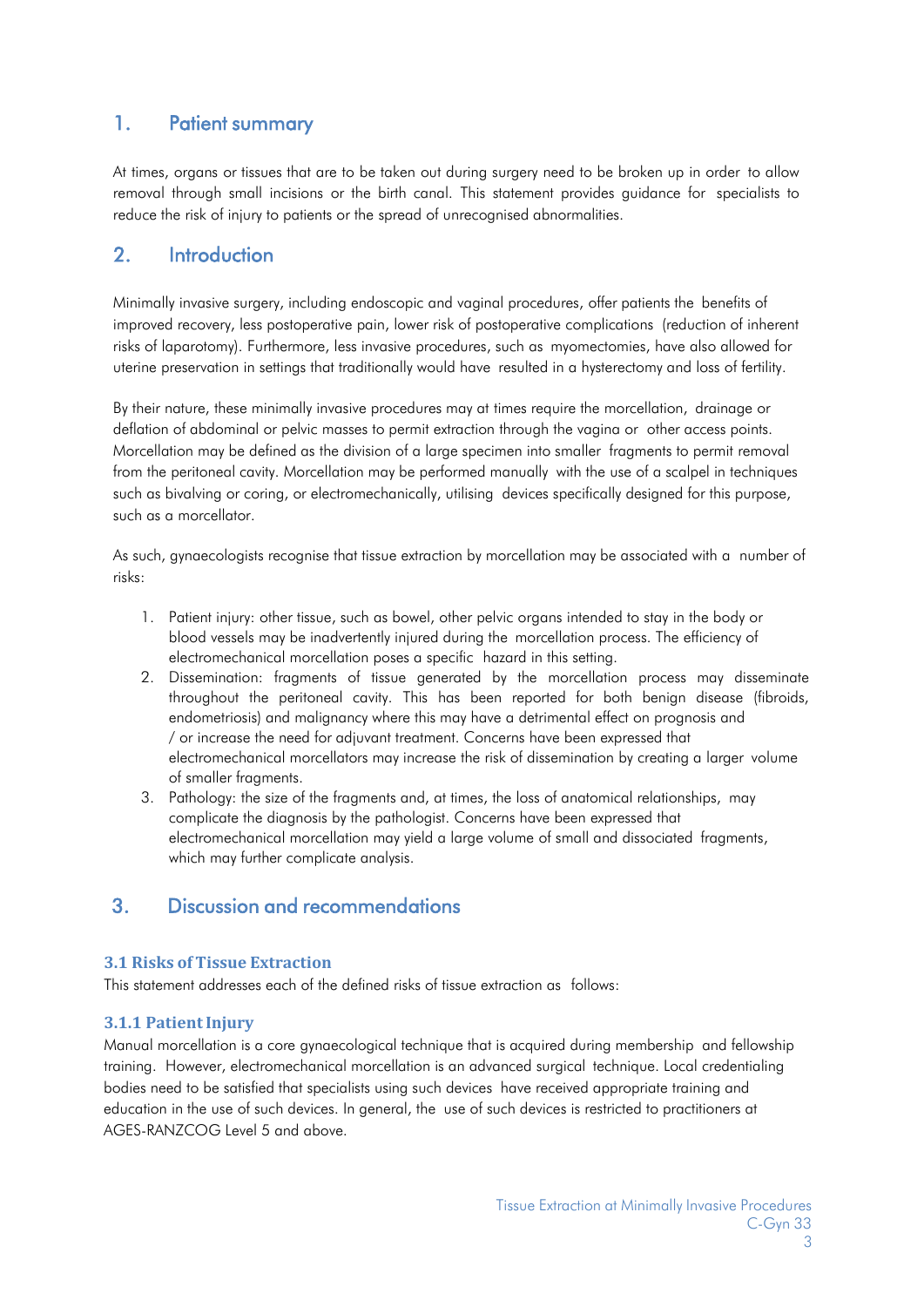The following precautions should be applied when using a morcellator:

- 1. No suspicion of malignancy on preoperative or intraoperative assessment
- 2. Maintain the tip of the instrument in view at all times
- 3. Maintain control of the specimen at all times
- 4. Feed the specimen into the morcellator in a controlled manner
- 6. Minimise spillage of specimen fragments wherever possible
- 7. Post-morcellation retrieval of all macroscopic fragments

#### <span id="page-3-0"></span>**3.1.2 Dissemination**

<span id="page-3-1"></span>The dissemination of both benign and malignant disease cannot be completely prevented if a decision is made to morcellate a specimen. However, appropriate steps may be taken to minimise this risk:

#### **3.1.2.1 Case Selection**

Patients requiring a hysterectomy or removal of an abdominopelvic mass represent a heterogeneous group, each with inherent risk factors. As such, it is not possible to distil the assessment of any patient to a simple decision matrix. This assessment is inherent to the core knowledge of a specialist in obstetrics and gynaecology.

#### <span id="page-3-2"></span>**3.1.2.1 PreoperativeAssessment**

Patients should have an appropriate history and examination performed, specifically to assess the risk of malignancy. Routine preoperative investigations should include a Pap smear and an ultrasound. Further investigations must be targeted to the type of pathology and may include blood tests, such as tumour markers, endometrial sampling and/or extended imaging.

#### <span id="page-3-3"></span>**3.1.2.3 Consent**

Patients must be engaged in the discussion of the risks and benefits of the route of any proposed surgical procedure, including the mechanism of tissue extraction. This discussion should include the risks, benefits and likely outcomes of alternative management options.

#### 3.1.2.4 Intraoperative Assessment

Clinical intraoperative assessment of a pelvic mass is difficult and inaccurate. If gynaecologists unexpectedly encounter suspicious pathology, it may be appropriate to abandon the procedure, seek the advice of a gynaecological oncologist intraoperatively or avoid techniques that may increase the risk of dissemination, such as morcellation. Consider options to minimize the potential risks of tumour spread, such as mini-laparotomy or extraction with an endopouch.

#### <span id="page-3-4"></span>**3.2 Pathologicalassessment**

The postoperative histopathological diagnosis of a morcellated specimen may be compromised. It is recommended that members seek the opinion of a gynaecological oncologist and specialised pathologist in the diagnosis of any gynaecological malignancy, whether expected or unexpected.

#### <span id="page-3-5"></span>**3.3 SpecificConsideration:Leiomyosarcoma**

In April 2014, the United States Food and Drug Administration (FDA) issued an FDA Safety Communication regarding power morcellation in hysterectomy [and myomectomy,](http://www.fda.gov/medicaldevices/safety/alertsandnotices/ucm393576.htm) followed shortly by a [Safety](http://www.tga.gov.au/safety/alerts-device-laprascopic-power-morcellators-140429.htm) Alert on laparoscopic power morcellators from the Australian Therapeutic Goods Administration (TGA). These alerts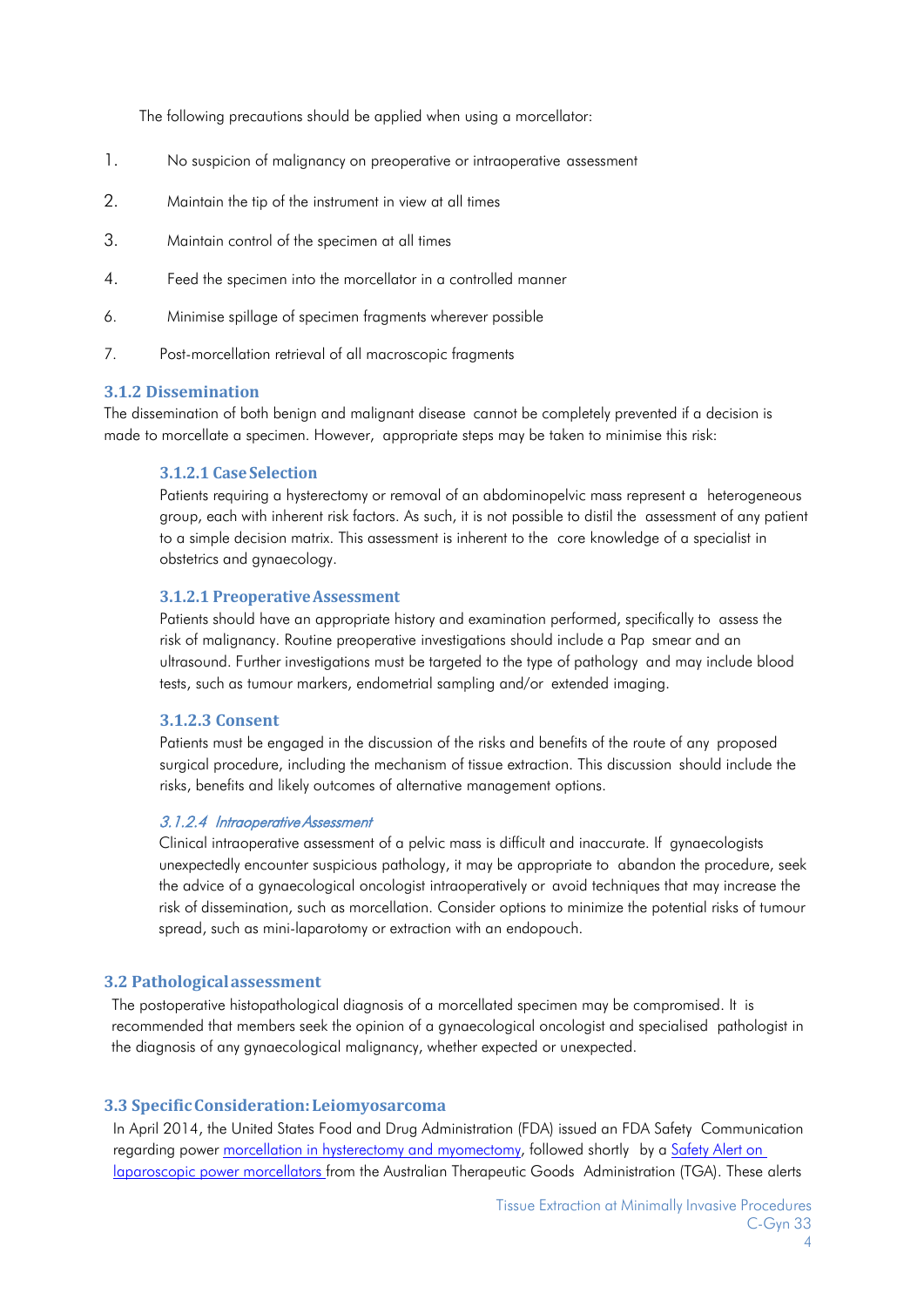reacted to reports of adverse patient outcomes in patients with fibroids related to the potential for the devices to spread malignant cells in patients with previously undetected malignancy.

The specific problem posed by the diagnosis of uterine sarcoma, is that there are no reliable preoperative diagnostic tools to differentiate malignant mesenchymal tumours of the uterus from their benign counterparts.

Local gynaecological units are encouraged to develop their own guidelines, based on the availability of local resources and expertise.

The incidence of leiomyosarcoma (LMS) has been variably quoted at between 0.02 to 0.3%, depending on the study population. The difficulty in attaining an exact incidence relates to both case capture and the determination of an appropriate denominator.

Reported demographic risk factors for LMS include:

- Age (mean age of diagnosis: 60)
- Menopausal status
- African American ethnic background
- Current or prior tamoxifen exposure
- History of pelvic Irradiation
- Hereditary Leiomyomatosis and Renal Cell Carcinoma (HLRCC) syndrome
- Survivors of childhood retinoblastoma

In the clinical assessment, practitioners should be alert to the possibility of malignancy, if:

- Rapidly expanding mass
- Postmenopausal bleeding or variants of abnormal uterine bleeding, in premenopausal women with an unusual pattern
- Ascites
- Lymphadenopathy
- Evidence of secondary spread

A cervical screening test should be taken and endometrial assessment be performed by imaging and / or endometrial sampling prior to engaging in any invasive procedure if there is a history of abnormal uterine bleeding.

Patients should have preoperative imaging by ultrasound or MRI, with reference to local guidelines. Risk factors for LMS include:

- Large size or large interval growth
- Tissue signal heterogeneity
- Central necrosis
- Ill-defined margins
- Ascites
- Metastases

With the exception of the last two elements, it is recognised that these features have a significant overlap with degenerating fibroids. There are no established tumour markers for LMS, though there may be an elevation in LDH, related to an increased cell turnover.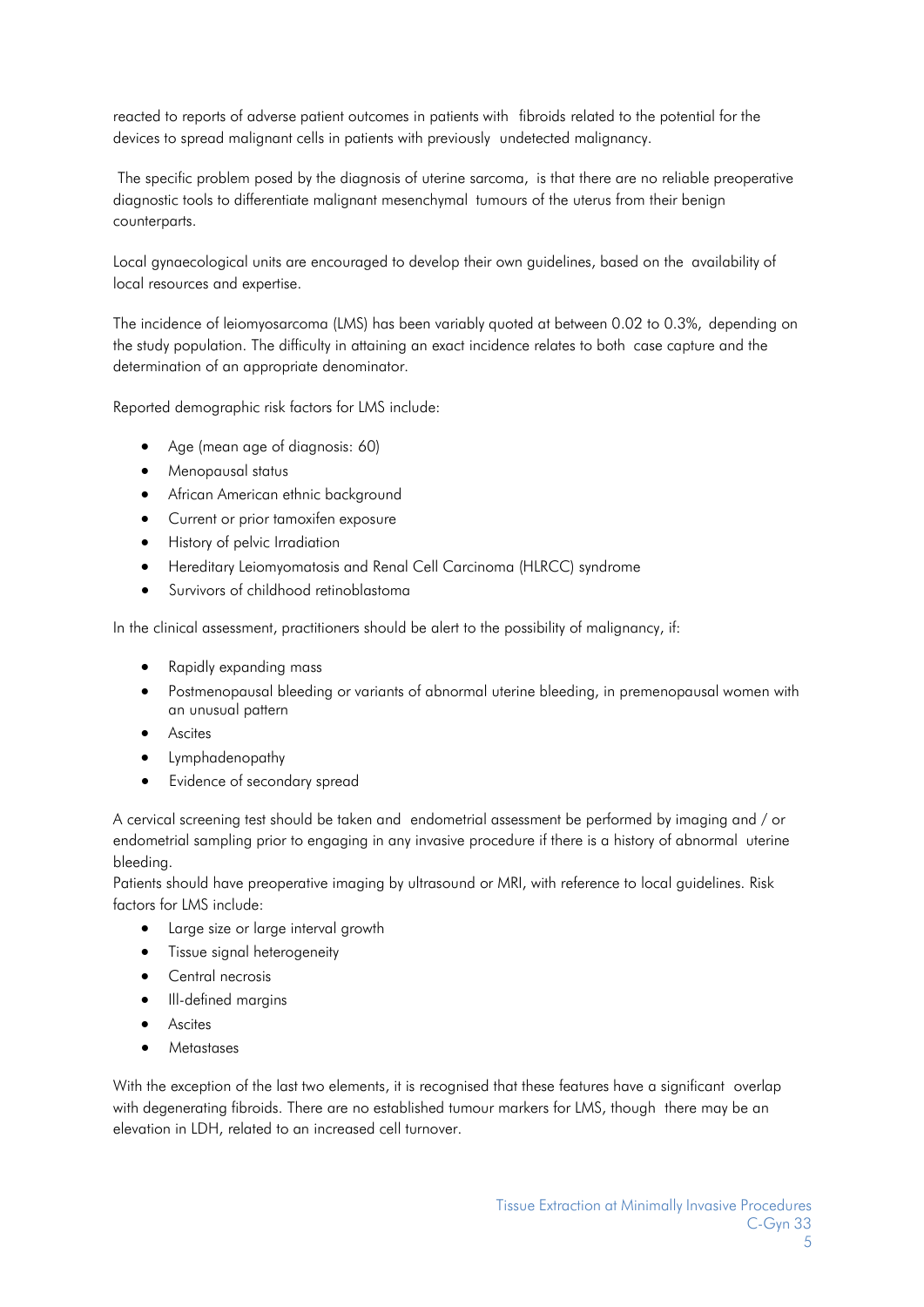| <b>Recommendation 1</b>                                                                                                                                                       | Grade                             |
|-------------------------------------------------------------------------------------------------------------------------------------------------------------------------------|-----------------------------------|
| Patients must be engaged in the discussion of the method of tissue extraction.<br>This discussion should include the risks and benefits of alternative management<br>options. | Consensus-based<br>recommendation |
| <b>Recommendation 2</b>                                                                                                                                                       | Grade                             |
| Morcellation of a fibroid or uterus should only be performed in the absence of a<br>suspicion of malignancy.                                                                  | Consensus-based<br>recommendation |
| <b>Recommendation 3</b>                                                                                                                                                       | Grade                             |
| Practitioner should be credentialed for the use of an electromechanical<br>morcellator by the local credentialing committee.                                                  | Consensus-based<br>recommendation |

# <span id="page-5-0"></span>4. Conclusion

It is recognised that these measures will not completely preclude the occurrence of an unsuspected malignancy at myomectomy or hysterectomy. If the diagnosis is made postoperatively, early consultation with a gynaecological oncologist is mandatory.

# 5. Other suggested reading

- 1. American College of Obstetricans and Gynecologists. Power Morcellation and Occult Malignancy in Gynecologic Surgery. May 2014.
- 2. AAGL Advancing Minimally Invasive Gynecology Worldwide. AAGL Tissue Extraction Task Force Report. May 2014.
- 3. Use of Electric Power Morcellation and Prevalence of Underlying Cancer in Women Who Undergo Myomectomy.[Erratum appears in JAMA Oncol. 2015 Apr;1(1):110; PMID: 26182314] Wright JD; Tergas AI; Cui R; Burke WM; Hou JY; Ananth CV; Chen L; Richards C; Neugut AI; Hershman DL. JAMA Oncology. 1(1):69-77, 2015 Apr.
- 4. Trends in Use and Outcomes of Women Undergoing Hysterectomy With Electric Power Morcellation. Wright JD; Chen L; Burke WM; Hou JY; Tergas AI; Ananth CV; Hershman DL. JAMA. 316(8):877-8, 2016 Aug 23-30.
- 5. What is the Future of Open Intraperitoneal Power-Morcellation of Fibroids?. [Review] Parker WH; Pritts EA; Olive DL. Clinical Obstetrics & Gynecology. 59(1):73-84, 2016 May.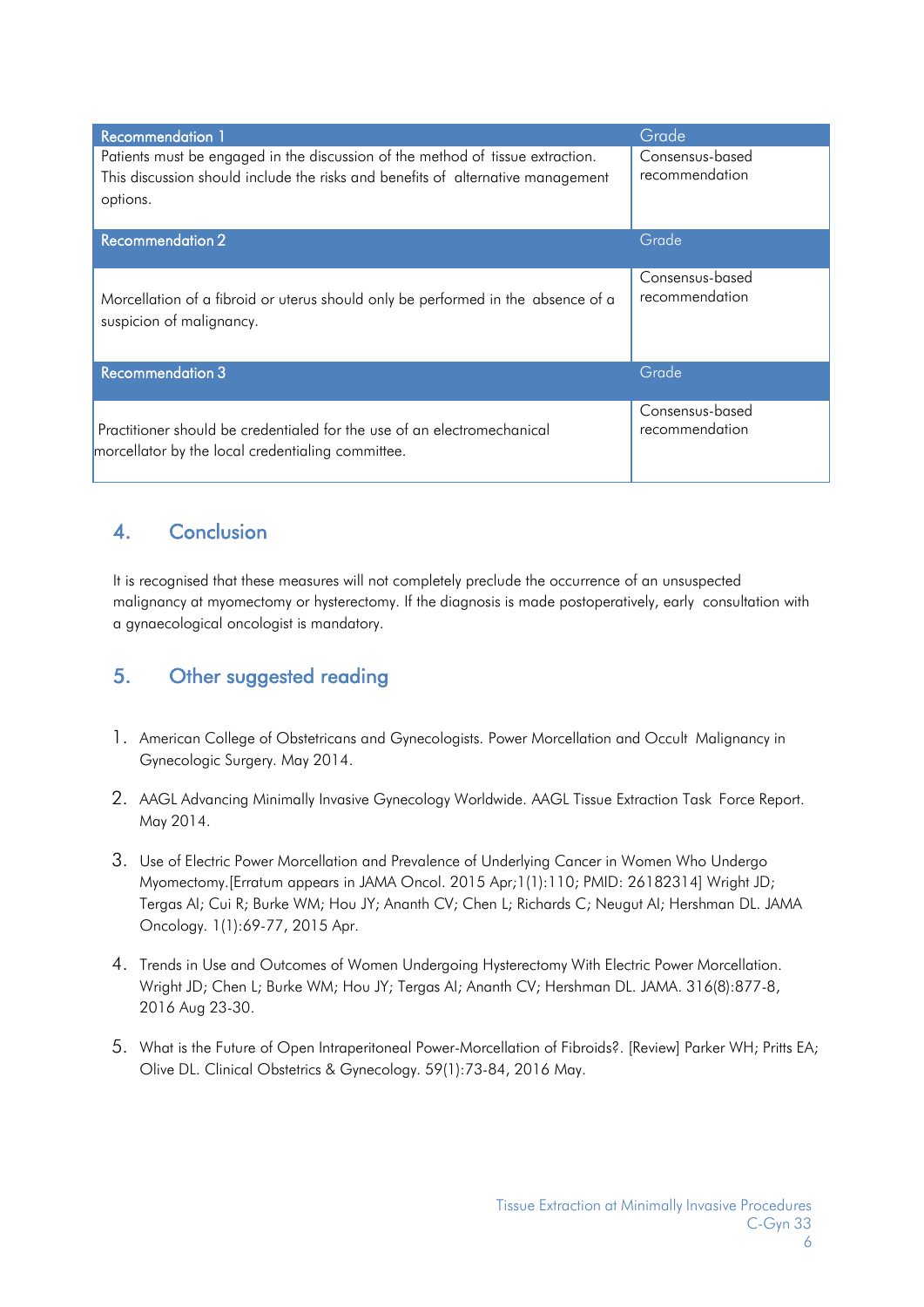# 6. Appendices

### Appendix A Women**'**s Health Committee Membership

| <b>Name</b>                         | <b>Position on Committee</b>  |
|-------------------------------------|-------------------------------|
| Professor Yee Leung                 | Chair                         |
| Dr Joseph Sgroi                     | Deputy Chair, Gynaecology     |
| Associate Professor Lisa Hui        | Member                        |
| Associate Professor Ian Pettigrew   | <b>EAC Representative</b>     |
| Associate Professor Rosalie Grivell | <b>TAC Representative</b>     |
| Dr Tal Jacobson                     | Member                        |
| Dr lan Page                         | Member                        |
| Dr John Regan                       | Member                        |
| Dr Craig Skidmore                   | Member                        |
| Associate Professor Janet Vaughan   | Member                        |
| Dr Bernadette White                 | Member                        |
| Dr Scott White                      | Member                        |
| Associate Professor Kirsten Black   | Member                        |
| Dr Greg Fox                         | College Medical Officer       |
| Dr Marilyn Clarke                   | Chair of the ATSI WHC         |
| Dr Martin Byrne                     | <b>GPOAC Representative</b>   |
| Ms Catherine Whitby                 | Community Representative      |
| Ms Sherryn Elworthy                 | Midwifery Representative      |
| Dr Amelia Ryan                      | <b>Trainee Representative</b> |

## Endoscopic Surgery Advisory Committee (RANZCOG/AGES) Membership

| <b>Name</b>                        | <b>Position on Committee</b>         |
|------------------------------------|--------------------------------------|
| Dr Stephen Lyons                   | Chair, Representative AGES           |
| Professor Michael Permezel         | Deputy Chair, Representative RANZCOG |
| Dr James Tsaltas                   | <b>Representative AGES</b>           |
| Professor Ian Symonds              | Representative RANZCOG               |
| Dr John Tait                       | Representative RANZCOG               |
| Associate Professor Jason Abbott   | <b>Representative AGES</b>           |
| Associate Professor Anusch Yazdani | President AGES                       |
| Professor Steve Robson             | President RANZCOG                    |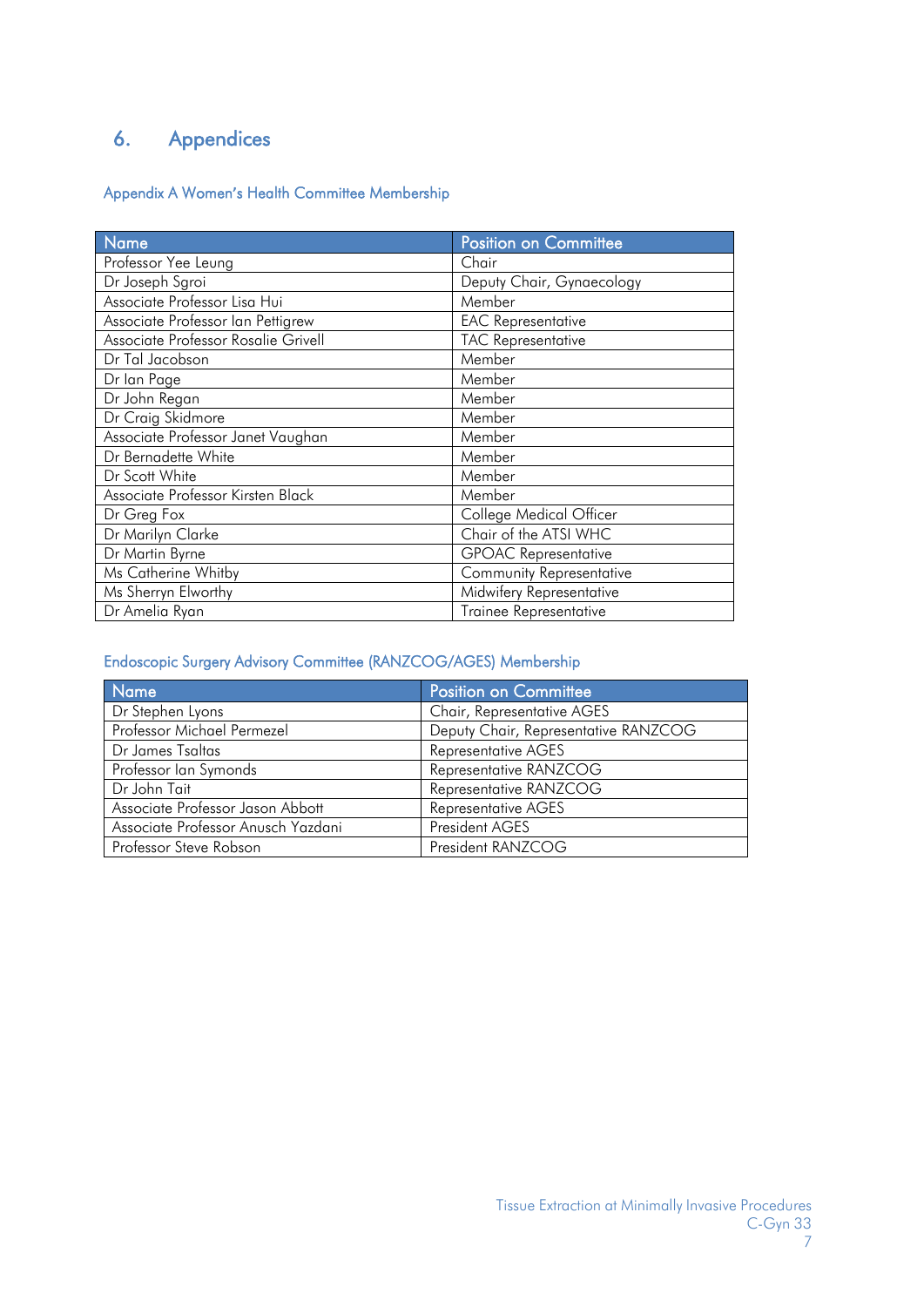#### Appendix B Overview of the development and review process for this statement

#### i. Steps in developing and updating this statement

This statement was originally developed in June 2014 by AGES and was most recently reviewed in March 2017. The Endoscopic Surgery Advisory Committee (RANZCOG/AGES) carried out the following steps in reviewing this statement:

- Declarations of interest were sought from all writers prior to developing this statement.
- Declarations of interest were sought from all members prior to developing this statement.
- An updated literature search to answer the clinical questions was undertaken.
- At the March 2017 face-to-face committee meeting, the existing consensus-based recommendations were reviewed and updated (where appropriate) based on the available body of evidence and clinical expertise. Recommendations were graded as set out below in Appendix B part iii)

#### ii. Declaration of interest process and management

Declaring interests is essential in order to prevent any potential conflict between the private interests of members, and their duties part of the Endoscopic Surgery Advisory Committee (RANZCOG/AGES).

A declaration of interest form specific to guidelines and statements was developed by RANZCOG and approved by the RANZCOG Board in September 2012. The Endoscopic Surgery Advisory Committee (RANZCOG/AGES) members were required to declare their relevant interests in writing on this form prior to participating in the review of this statement.

Members were required to update their information as soon as they become aware of any changes to their interests and there was also a standing agenda item at each meeting where declarations of interest were called for and recorded as part of the meeting minutes.

There were no significant real or perceived conflicts of interest that required management during the process of development of this statement.

#### iii. Grading of recommendations

Each recommendation in this College statement is given an overall grade as per the table below, based on the National Health and Medical Research Council (NHMRC) Levels of Evidence and Grades of Recommendations for Developers of Guidelines.17 Where no robust evidence was available but there was sufficient consensus within the Endoscopic Surgery Advisory Committee (RANZCOG/AGES), consensus-based recommendations were developed or existing ones updated and are identifiable as such. Consensus-based recommendations were agreed to by the entire committee. Good Practice Notes are highlighted throughout and provide practical guidance to facilitate implementation. These were also developed through consensus of the entire committee.